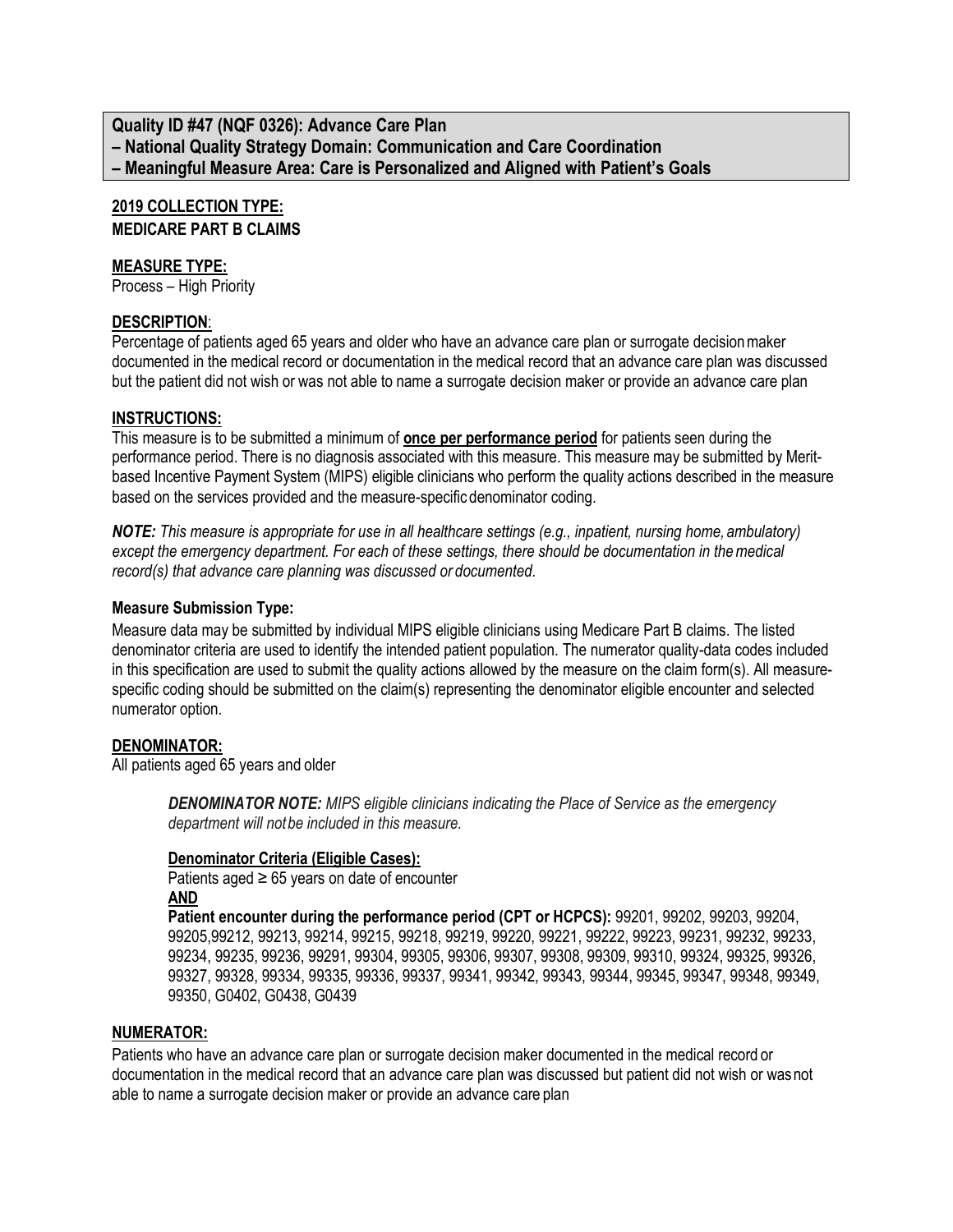#### **Definition:**

**Documentation that Patient did not Wish or was not able to Name a Surrogate Decision Maker or Provide an Advance Care Plan** – May also include, as appropriate, the following:

• That the patient's cultural and/or spiritual beliefs preclude a discussion of advance care planning, as it would be viewed as harmful to the patient's beliefs and thus harmful to the physician-patient relationship.

#### **Numerator Instructions:**

If patient's cultural and/or spiritual beliefs preclude a discussion of advance care planning, submit 1124F.

*NUMERATOR NOTE: The CPT Category II codes used for this measure indicate: Advance CarePlanning*  was discussed and documented. The act of using the Category II codes on a claim indicates the *provider confirmed that the Advance Care Plan was in the medical record (that is, at the point in time the codewas assigned, the Advance Care Plan in the medical record was valid) or that advance care planning was discussed. The codes are required annually to ensure that the provider either confirms annually that the plan in the medical record is still appropriate or starts a newdiscussion.*

*The provider does not need to review the Advance Care Plan annually with the patient to meet the numerator criteria; documentation of a previously developed advanced care plan that is still valid in the medical record meets numerator criteria.*

*Services typically provided under CPT codes 99497 and 99498 satisfy the requirement of Advance Care Planning discussed and documented, minutes. If a patient received these types of services, submit CPT II 1123F or 1124F*.

| <b>Denominator Exclusion: G9692:</b>                  | Hospice services received by patient any time during<br>the measurement period                                                                                                         |
|-------------------------------------------------------|----------------------------------------------------------------------------------------------------------------------------------------------------------------------------------------|
| <b>Advance Care Planning Discussed and Documented</b> |                                                                                                                                                                                        |
| Performance Met: CPT II 1123F:                        | Advance Care Planning discussed and documented;<br>advance care plan or surrogate decision maker<br>documented in the medical record                                                   |
| <b>OR</b>                                             |                                                                                                                                                                                        |
| Performance Met: CPT II 1124F:                        | Advance Care Planning discussed and documented<br>in the medical record; patient did not wish or was not<br>able to name a surrogate decision maker or provide<br>an advance care plan |

#### **OR**

**OR**

Append a submission modifier (8P) to CPT Category II code 1123F to submit circumstances when the action described in the numerator is not performed and the reason is not otherwise specified. **Performance Not Met: 1123F with 8P:** Advance care planning not documented, reason not otherwise specified

#### **RATIONALE:**

It is essential that the patient's wishes regarding medical treatment be established as much as possible prior to incapacity. The Work Group has determined that the measure should remain as specified with no required timeframe based on a review of the literature. Studies have shown that people do change their preferences often with regardto advanced care planning, but it primarily occurs after a major medical event or other health status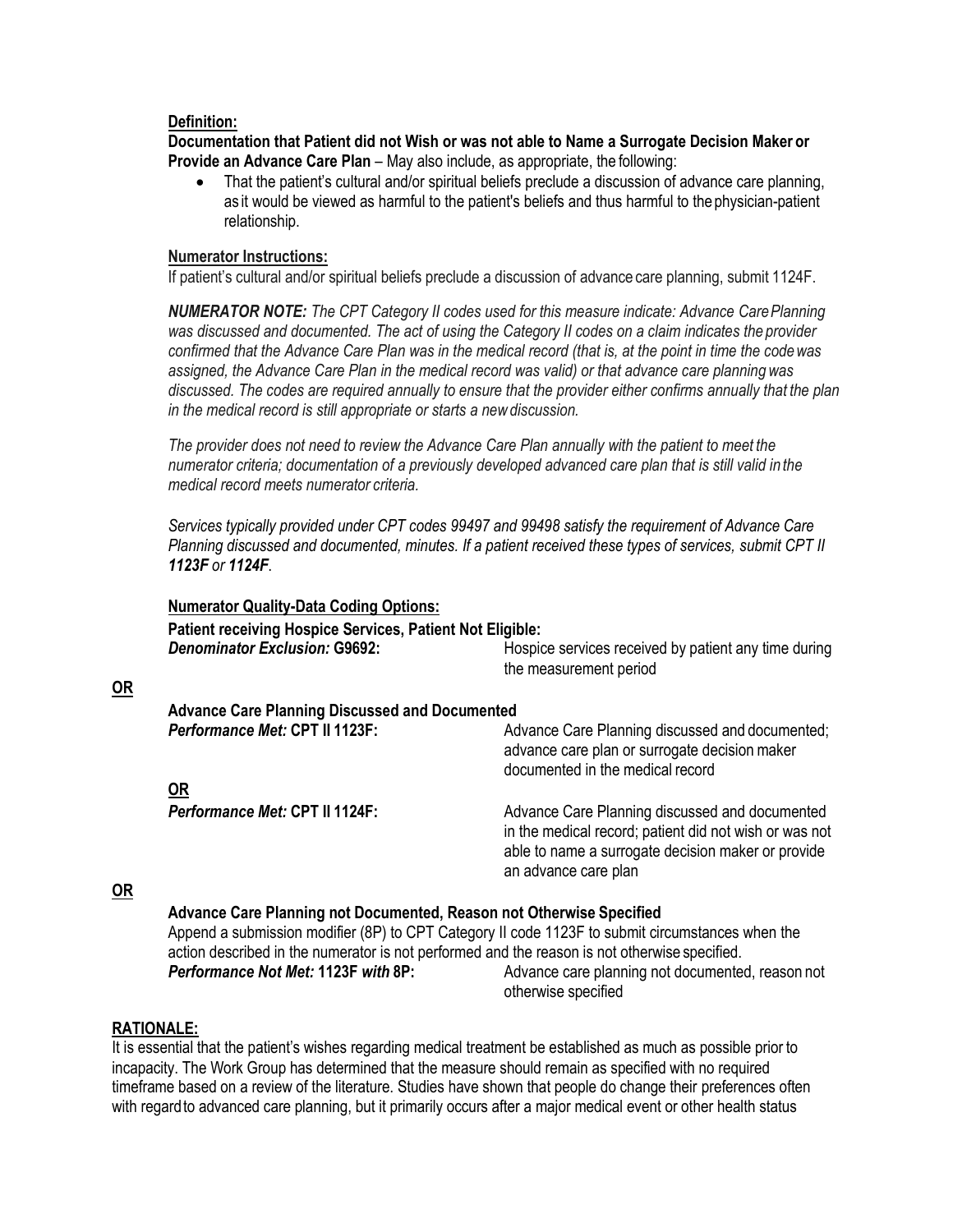change. Inthe stable patient, it would be very difficult to define the correct interval. It was felt by the Work Group that the error rate in simply not having addressed the issue at all is so much more substantial (Teno, 1997) than the risk thatan established plan has become outdated that we should not define a specific timeframe at this time. As this measureis tested and reviewed, we will continue to evaluate if and when a specific timeframe should be included.

## **CLINICAL RECOMMENDATION STATEMENTS:**

Advance directives are designed to respect patient's autonomy and determine his/her wishes about future lifesustaining medical treatment if unable to indicate wishes. Key interventions and treatment decisions to includein advance directives are: resuscitation procedures, mechanical respiration, chemotherapy, radiation therapy,dialysis, simple diagnostic tests, pain control, blood products, transfusions, and intentional deepsedation.

Oral statements:

- Conversations with relatives, friends, and clinicians are most common form; should be thoroughly documented in medical record for later reference.
- Properly verified oral statements carry same ethical and legal weight as those recorded inwriting.

Instructional advance directives (DNR orders, living wills):

- Written instructions regarding the initiation, continuation, withholding, or withdrawal of particular forms of life- sustaining medical treatment.
- May be revoked or altered at any time by the patient.
- Clinicians who comply with such directives are provided legal immunity for such actions.
- Durable power of attorney for health care or health care proxy:
- A written document that enables a capable person to appoint someone else to make future medical treatment choices for him or her in the event of decisional incapacity. (AGS)

The National Hospice and Palliative Care Organization provides the Caring Connection web site, which provides resources and information on end-of-life care, including a national repository of state-by-state advance directives.

#### **COPYRIGHT:**

This Physician Performance Measure (Measure) and related data specifications have been developed by the PCPI(R) Foundation (PCPI[R]) and the National Committee for Quality Assurance (NCQA). This Measure is not a clinical guideline and does not establish a standard of medical care, and has not been tested for all potential applications. The Measure, while copyrighted, can be reproduced and distributed, without modification, for noncommercial purposes, eg, use by health care providers in connection with their practices. Commercial use is defined as the sale, license, or distribution of the Measure for commercial gain, or incorporation of the Measure into a product or service that is sold, licensed or distributed for commercial gain. Commercial uses of the Measure require a license agreement between the user and the PCPI(R) or NCQA. Neither the American Medical Association (AMA), nor the former AMA-convened Physician Consortium for Performance Improvement(R), PCPI, NCQA nor its members shall be responsible for any use of the Measure. (C) 2018 National Committee for Quality Assurance and PCPI (R) Foundation. All Rights Reserved.

Limited proprietary coding is contained in the Measure specifications for user convenience. Users of proprietary code sets should obtain all necessary licenses from the owners of the code sets. NCQA disclaims all liability for use or accuracy of any CPT or other codes contained in the specifications.

CPT(R) contained in the Measure specifications is copyright 2004-2018 American Medical Association. LOINC(R) copyright 2004-2018 Regenstrief Institute, Inc. This material contains SNOMED Clinical Terms(R) (SNOMED CT[R]) copyright 2004-2018 International Health Terminology Standards Development Organisation. ICD-10 copyright 2018 World Health Organization. All Rights Reserved.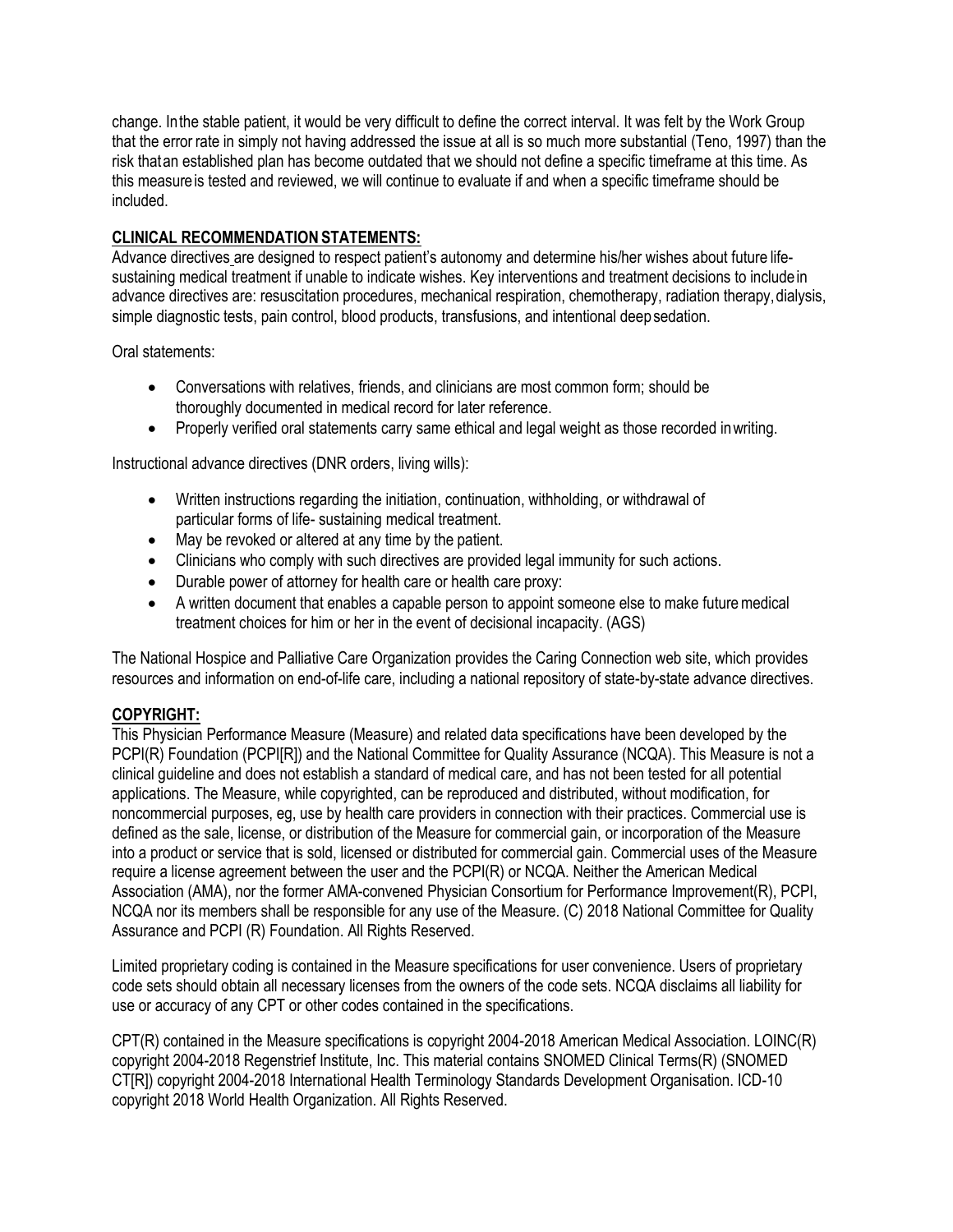The performance Measure is not a clinical guideline and does not establish a standard of medical care, and has not been tested for all potential applications.

# **THE MEASURE AND SPECIFICATIONS ARE PROVIDED "AS IS" WITHOUT WARRANTY OF ANY KIND**.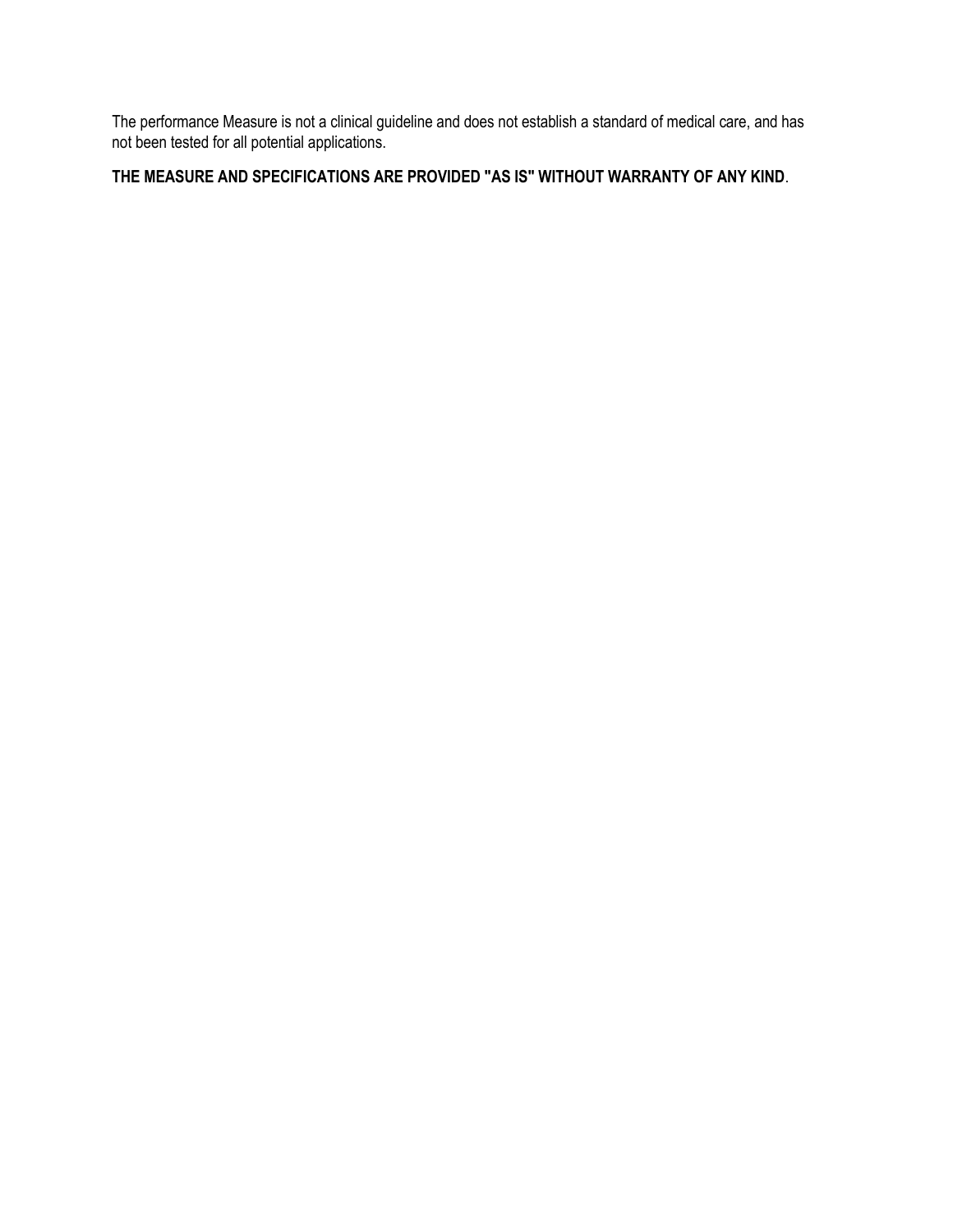

#### 2019 Medicare Part B Claims Flow for Quality ID #47 NQF #0326: **Advance Care Plan**

NOTE: Submission Frequency: Patient-process

CPT only copyright 2018 American Medical Association. All rights reserved.<br>The measure diagrams were developed by CMS as a supplemental resource to be used<br>in conjunction with the measure specifications. They should not be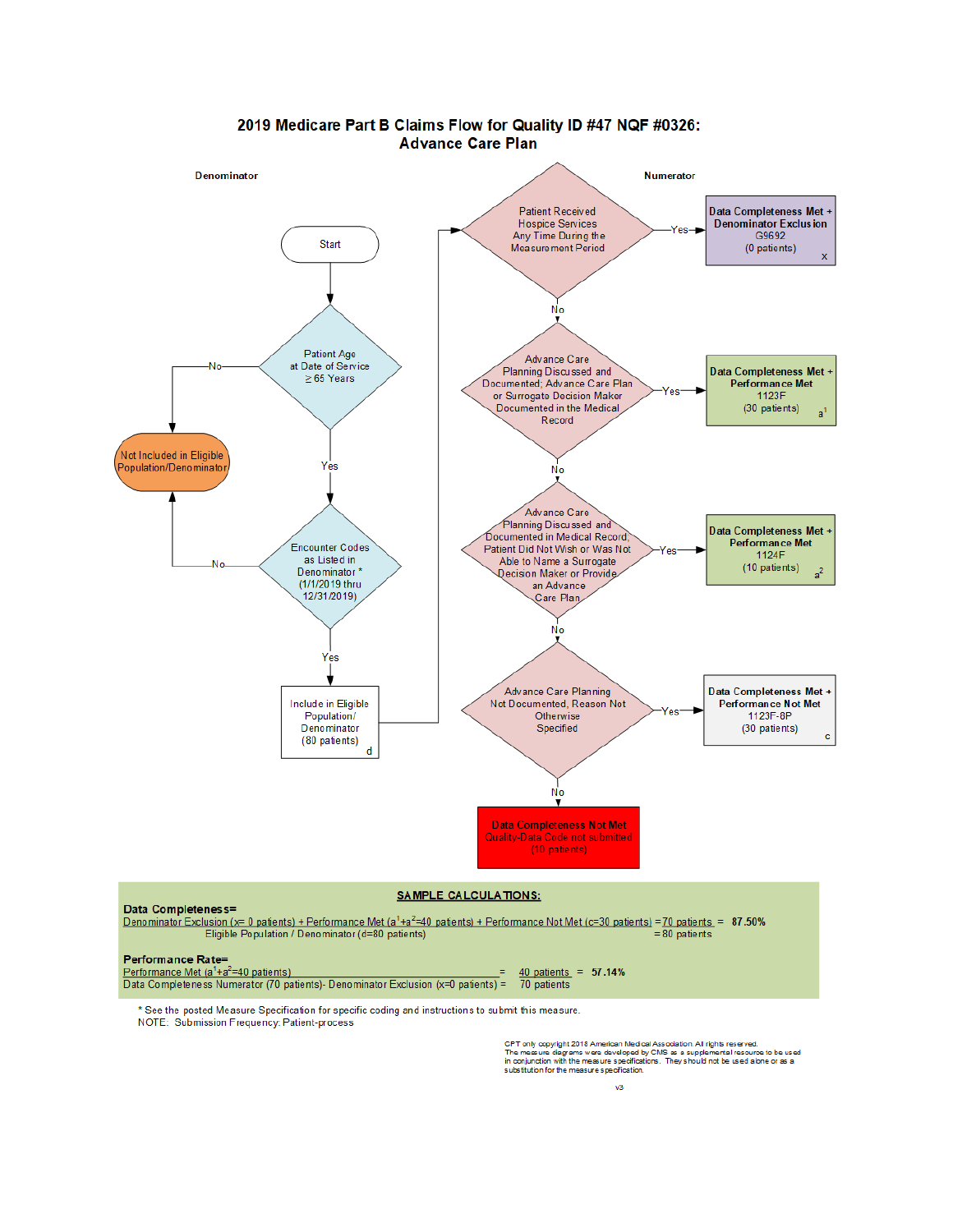## **2019 Medicare Part B Claims Flow Narrative for Quality ID #47 NQF #0326: Advance Care Plan**

Please refer to the specific section of the specification to identify the denominator and numerator information for use in submitting this Individual Specification.

- 1. Start with Denominator
- 2. Check Patient Age:
	- a. If Patient Age is greater than or equal to 65 Years on Date of Service equals No during the measurement period, do not include in Eligible Population. Stop Processing.
	- b. If Patient Age is greater than or equal to 65 Years on Date of Service equals Yes during the measurement period, proceed to check Encounter Performed.
- 3. Check Encounter Performed:
	- a. If Encounter as Listed in the Denominator equals No, do not include in Eligible Population. Stop Processing.
	- b. If Encounter as Listed in the Denominator equals Yes, include in Eligible Population.
- 4. Denominator Population:
	- a. Denominator Population is all Eligible Patients in the Denominator. Denominator is represented as Denominator in the Sample Calculation listed at the end of this document. Letter d equals 80 patients in the Sample Calculation.
- 5. Start Numerator
- 6. Check Hospice Services Received by Patient Any Time During the Measurement Period:
	- a. If Hospice Services Received by Patient Any Time During the Measurement Period equals Yes, include in Data Completeness Met and Denominator Exclusion.
	- b. Data Completeness Met and Denominator Exclusion letter is represented as Data Completeness and Performance Ratein the Sample Calculation listed at the end of this document. Letter x equals 0 patients in the Sample Calculation.
	- c. If Hospice Services Received by Patient Any Time During the Measurement Period equals No, proceed to check Advance Care Planning Discussed and Documented; Advance Care Plan or Surrogate Decision Maker Documented in the Medical Record.
- 7. Check Advance Care Planning Discussed and Documented; Advance Care Plan or Surrogate Decision Maker Documented in the Medical Record:
	- a. If Advance Care Planning Discussed and Documented; Advance Care Plan or Surrogate Decision Maker Documented in the Medical Record equals Yes, include in Data Completeness Met and Performance Met.
	- b. Data Completeness Met and Performance Met letter is represented as Data Completeness and Performance Rate in the Sample Calculation listed at the end of this document. Letter a<sup>1</sup> equals 30 patients in the Sample Calculation.